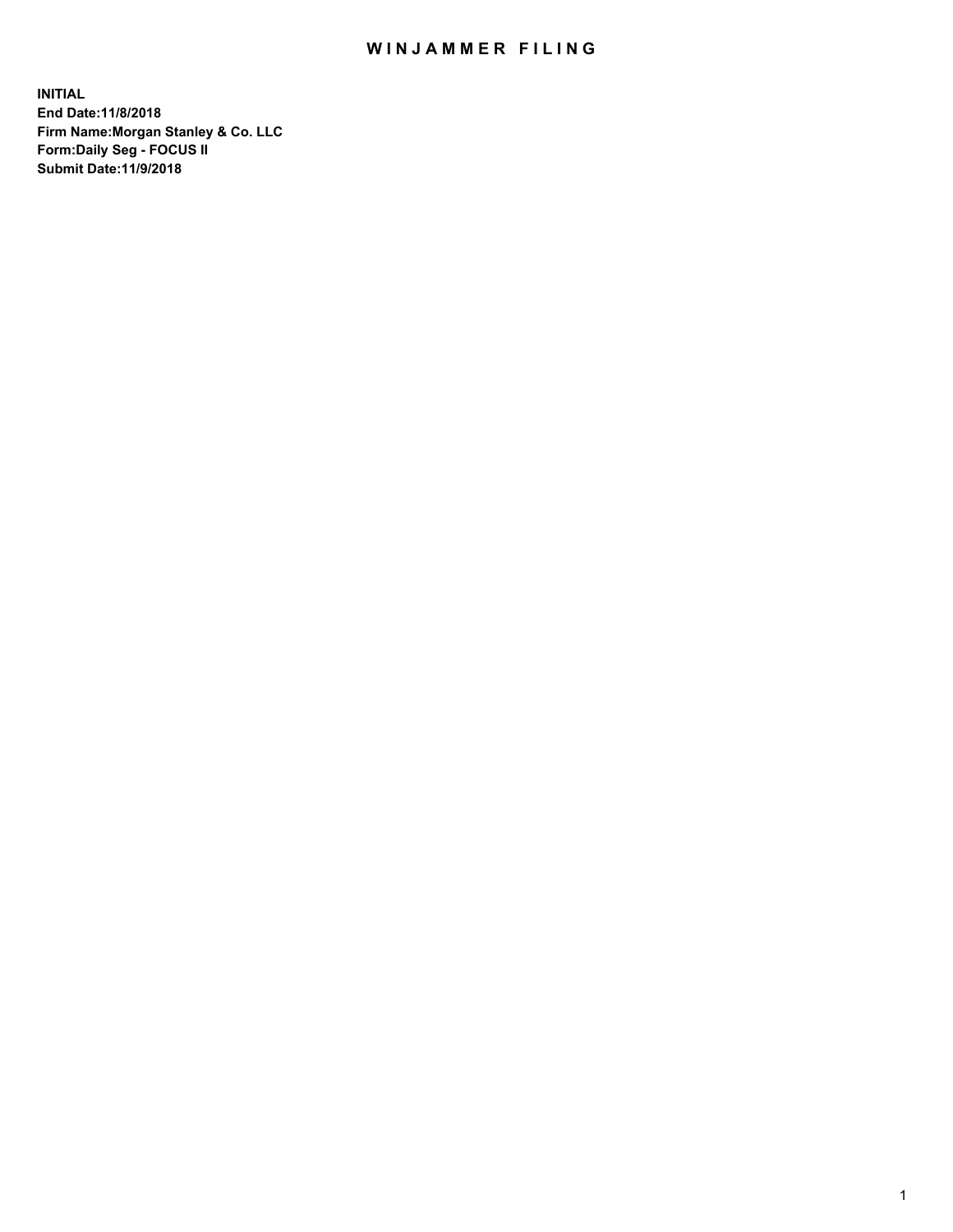**INITIAL End Date:11/8/2018 Firm Name:Morgan Stanley & Co. LLC Form:Daily Seg - FOCUS II Submit Date:11/9/2018 Daily Segregation - Cover Page**

| Name of Company                                                                                                                                                                                                                                                                                                                | Morgan Stanley & Co. LLC                               |
|--------------------------------------------------------------------------------------------------------------------------------------------------------------------------------------------------------------------------------------------------------------------------------------------------------------------------------|--------------------------------------------------------|
| <b>Contact Name</b>                                                                                                                                                                                                                                                                                                            | <b>Ikram Shah</b>                                      |
| <b>Contact Phone Number</b>                                                                                                                                                                                                                                                                                                    | 212-276-0963                                           |
| <b>Contact Email Address</b>                                                                                                                                                                                                                                                                                                   | Ikram.shah@morganstanley.com                           |
| FCM's Customer Segregated Funds Residual Interest Target (choose one):<br>a. Minimum dollar amount: ; or<br>b. Minimum percentage of customer segregated funds required:% ; or<br>c. Dollar amount range between: and; or<br>d. Percentage range of customer segregated funds required between:% and%.                         | 280,000,000<br><u>0</u><br><u>00</u><br>0 <sub>0</sub> |
| FCM's Customer Secured Amount Funds Residual Interest Target (choose one):<br>a. Minimum dollar amount: ; or<br>b. Minimum percentage of customer secured funds required:% ; or<br>c. Dollar amount range between: and; or<br>d. Percentage range of customer secured funds required between:% and%.                           | 140,000,000<br><u>0</u><br><u>00</u><br>00             |
| FCM's Cleared Swaps Customer Collateral Residual Interest Target (choose one):<br>a. Minimum dollar amount: ; or<br>b. Minimum percentage of cleared swaps customer collateral required:% ; or<br>c. Dollar amount range between: and; or<br>d. Percentage range of cleared swaps customer collateral required between:% and%. | 92,000,000<br><u>0</u><br><u>00</u><br>00              |

Attach supporting documents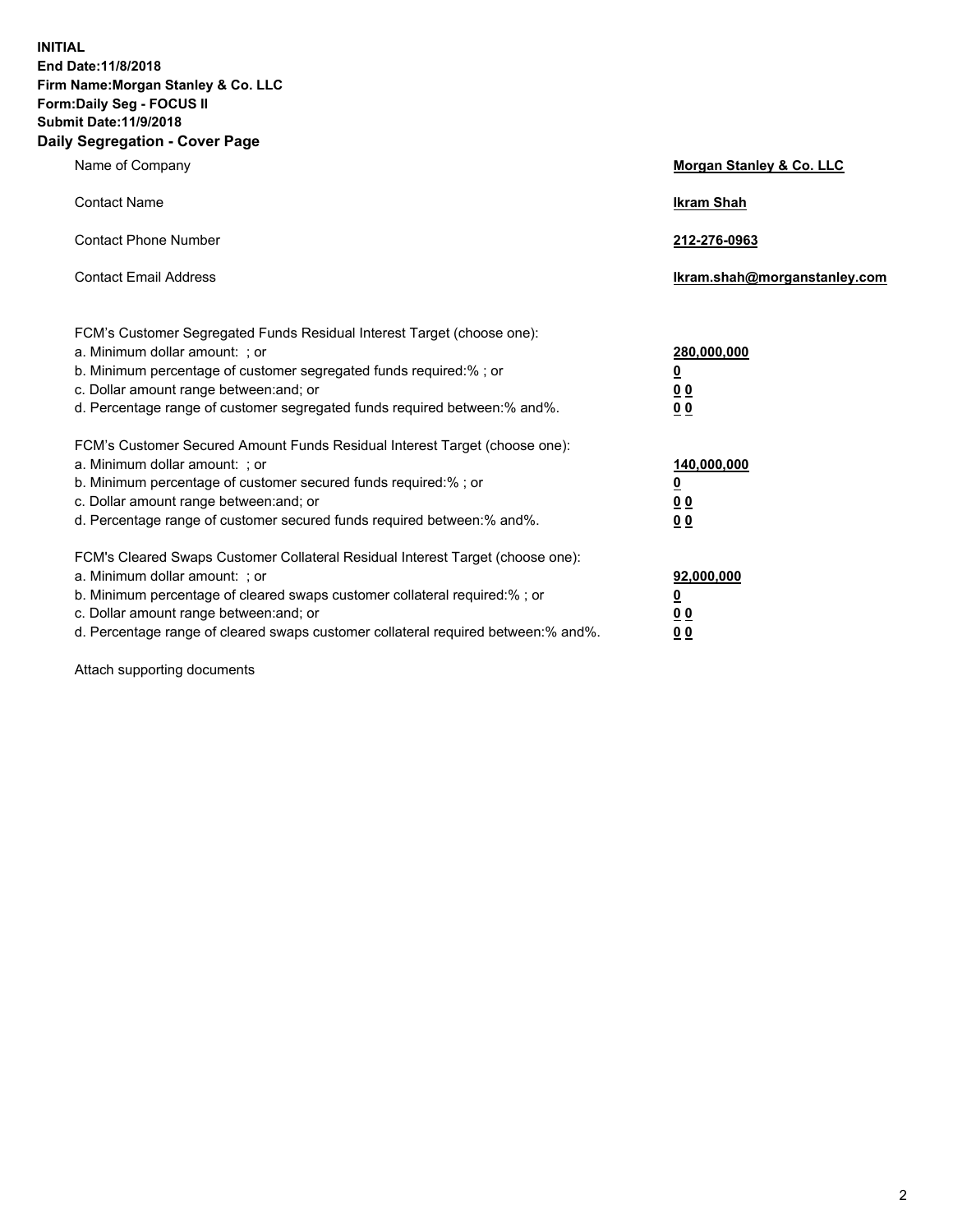## **INITIAL End Date:11/8/2018 Firm Name:Morgan Stanley & Co. LLC Form:Daily Seg - FOCUS II Submit Date:11/9/2018 Daily Segregation - Secured Amounts** Foreign Futures and Foreign Options Secured Amounts Amount required to be set aside pursuant to law, rule or regulation of a foreign government or a rule of a self-regulatory organization authorized thereunder

- 1. Net ledger balance Foreign Futures and Foreign Option Trading All Customers A. Cash **3,359,596,440** [7315]
	- B. Securities (at market) **2,331,500,024** [7317]
- 2. Net unrealized profit (loss) in open futures contracts traded on a foreign board of trade **-580,212,237** [7325]
- 3. Exchange traded options
	- a. Market value of open option contracts purchased on a foreign board of trade **32,050,672** [7335]
	- b. Market value of open contracts granted (sold) on a foreign board of trade **-29,137,501** [7337]
- 4. Net equity (deficit) (add lines 1. 2. and 3.) **5,113,797,398** [7345]
- 5. Account liquidating to a deficit and account with a debit balances gross amount **148,418,658** [7351] Less: amount offset by customer owned securities **-146,048,180** [7352] **2,370,478**
- 6. Amount required to be set aside as the secured amount Net Liquidating Equity Method (add lines 4 and 5)
- 7. Greater of amount required to be set aside pursuant to foreign jurisdiction (above) or line 6.

## FUNDS DEPOSITED IN SEPARATE REGULATION 30.7 ACCOUNTS

- 1. Cash in banks
	- A. Banks located in the United States **440,242,576** [7500]
	- B. Other banks qualified under Regulation 30.7 **799,367,016** [7520] **1,239,609,592**
- 2. Securities
	- A. In safekeeping with banks located in the United States **170,118,771** [7540]
	- B. In safekeeping with other banks qualified under Regulation 30.7 **0** [7560] **170,118,771** [7570]
- 3. Equities with registered futures commission merchants
	-
	- B. Securities **0** [7590]
	- C. Unrealized gain (loss) on open futures contracts **-6,089** [7600]
	- D. Value of long option contracts **0** [7610]
- E. Value of short option contracts **0** [7615] **6,959,790** [7620]
- 4. Amounts held by clearing organizations of foreign boards of trade
	- A. Cash **0** [7640]
	- B. Securities **0** [7650]
	- C. Amount due to (from) clearing organization daily variation **0** [7660]
	- D. Value of long option contracts **0** [7670]
	- E. Value of short option contracts **0** [7675] **0** [7680]
- 5. Amounts held by members of foreign boards of trade
	-
	-
	- C. Unrealized gain (loss) on open futures contracts **-580,206,147** [7720]
	- D. Value of long option contracts **32,050,672** [7730]
	- E. Value of short option contracts **-29,137,501** [7735] **3,889,951,347**
- 6. Amounts with other depositories designated by a foreign board of trade **0** [7760]
- 7. Segregated funds on hand **0** [7765]
- 8. Total funds in separate section 30.7 accounts **5,306,639,500** [7770]
- 9. Excess (deficiency) Set Aside for Secured Amount (subtract line 7 Secured Statement Page 1 from Line 8)
- 10. Management Target Amount for Excess funds in separate section 30.7 accounts **140,000,000** [7780]
- 11. Excess (deficiency) funds in separate 30.7 accounts over (under) Management Target **50,471,624** [7785]

**0** [7305]

[7354] **5,116,167,876** [7355]

**5,116,167,876** [7360]

[7530]

A. Cash **6,965,879** [7580]

 A. Cash **2,305,863,069** [7700] B. Securities **2,161,381,254** [7710] [7740] **190,471,624** [7380]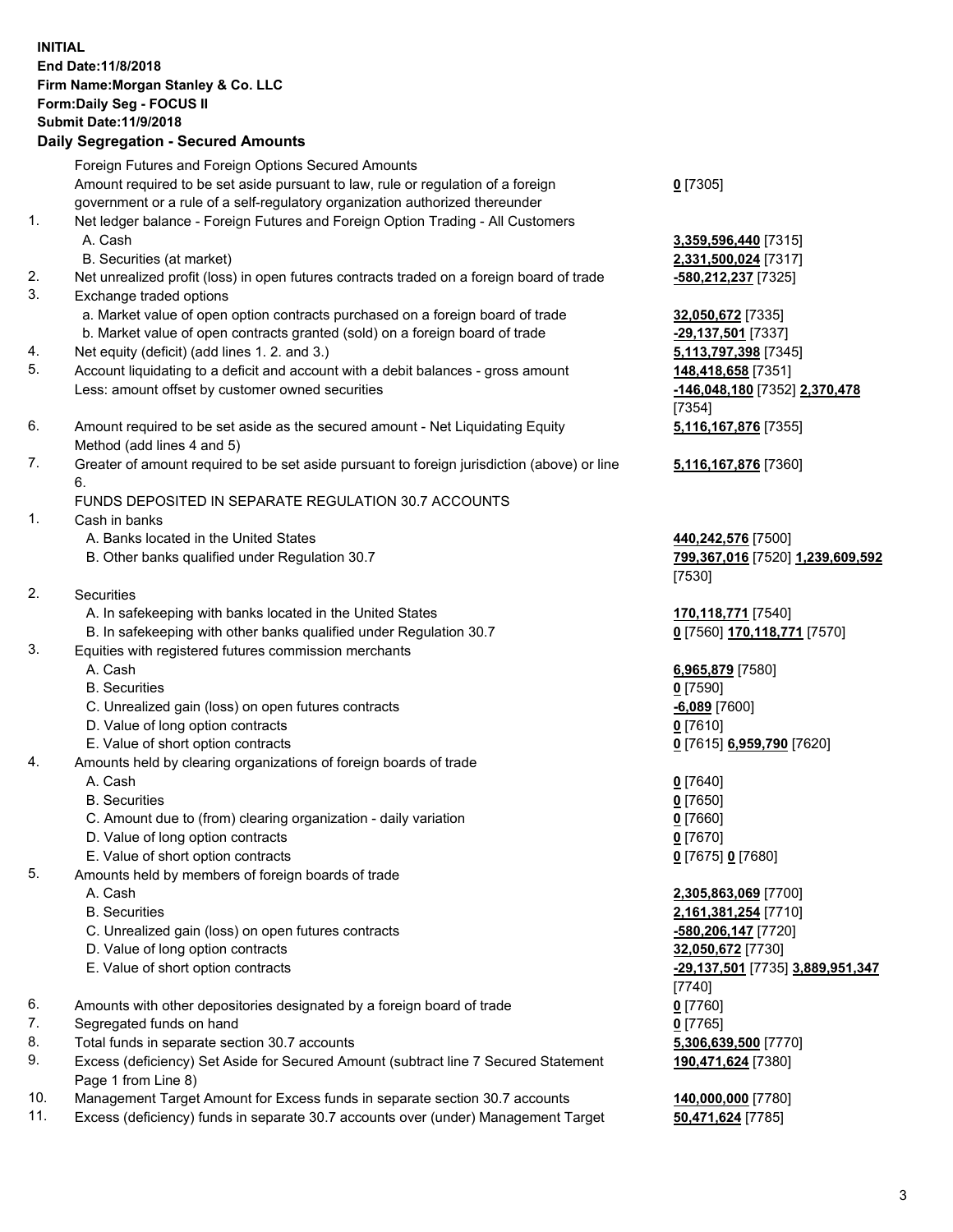**INITIAL End Date:11/8/2018 Firm Name:Morgan Stanley & Co. LLC Form:Daily Seg - FOCUS II Submit Date:11/9/2018 Daily Segregation - Segregation Statement** SEGREGATION REQUIREMENTS(Section 4d(2) of the CEAct) 1. Net ledger balance A. Cash **13,253,546,617** [7010] B. Securities (at market) **6,863,547,256** [7020] 2. Net unrealized profit (loss) in open futures contracts traded on a contract market **-2,918,060,579** [7030] 3. Exchange traded options A. Add market value of open option contracts purchased on a contract market **362,174,354** [7032] B. Deduct market value of open option contracts granted (sold) on a contract market **-529,491,405** [7033] 4. Net equity (deficit) (add lines 1, 2 and 3) **17,031,716,243** [7040] 5. Accounts liquidating to a deficit and accounts with debit balances - gross amount **910,845,223** [7045] Less: amount offset by customer securities **-909,533,044** [7047] **1,312,179** [7050] 6. Amount required to be segregated (add lines 4 and 5) **17,033,028,422** [7060] FUNDS IN SEGREGATED ACCOUNTS 7. Deposited in segregated funds bank accounts A. Cash **4,589,000,421** [7070] B. Securities representing investments of customers' funds (at market) **0** [7080] C. Securities held for particular customers or option customers in lieu of cash (at market) **896,807,784** [7090] 8. Margins on deposit with derivatives clearing organizations of contract markets A. Cash **6,139,886,246** [7100] B. Securities representing investments of customers' funds (at market) **0** [7110] C. Securities held for particular customers or option customers in lieu of cash (at market) **5,966,739,472** [7120] 9. Net settlement from (to) derivatives clearing organizations of contract markets **-66,373,151** [7130] 10. Exchange traded options A. Value of open long option contracts **362,174,354** [7132] B. Value of open short option contracts **-529,491,405** [7133] 11. Net equities with other FCMs A. Net liquidating equity **6,949,596** [7140] B. Securities representing investments of customers' funds (at market) **0** [7160] C. Securities held for particular customers or option customers in lieu of cash (at market) **0** [7170] 12. Segregated funds on hand **0** [7150] 13. Total amount in segregation (add lines 7 through 12) **17,365,693,317** [7180] 14. Excess (deficiency) funds in segregation (subtract line 6 from line 13) **332,664,895** [7190]

- 15. Management Target Amount for Excess funds in segregation **280,000,000** [7194]
- 16. Excess (deficiency) funds in segregation over (under) Management Target Amount Excess

**52,664,895** [7198]